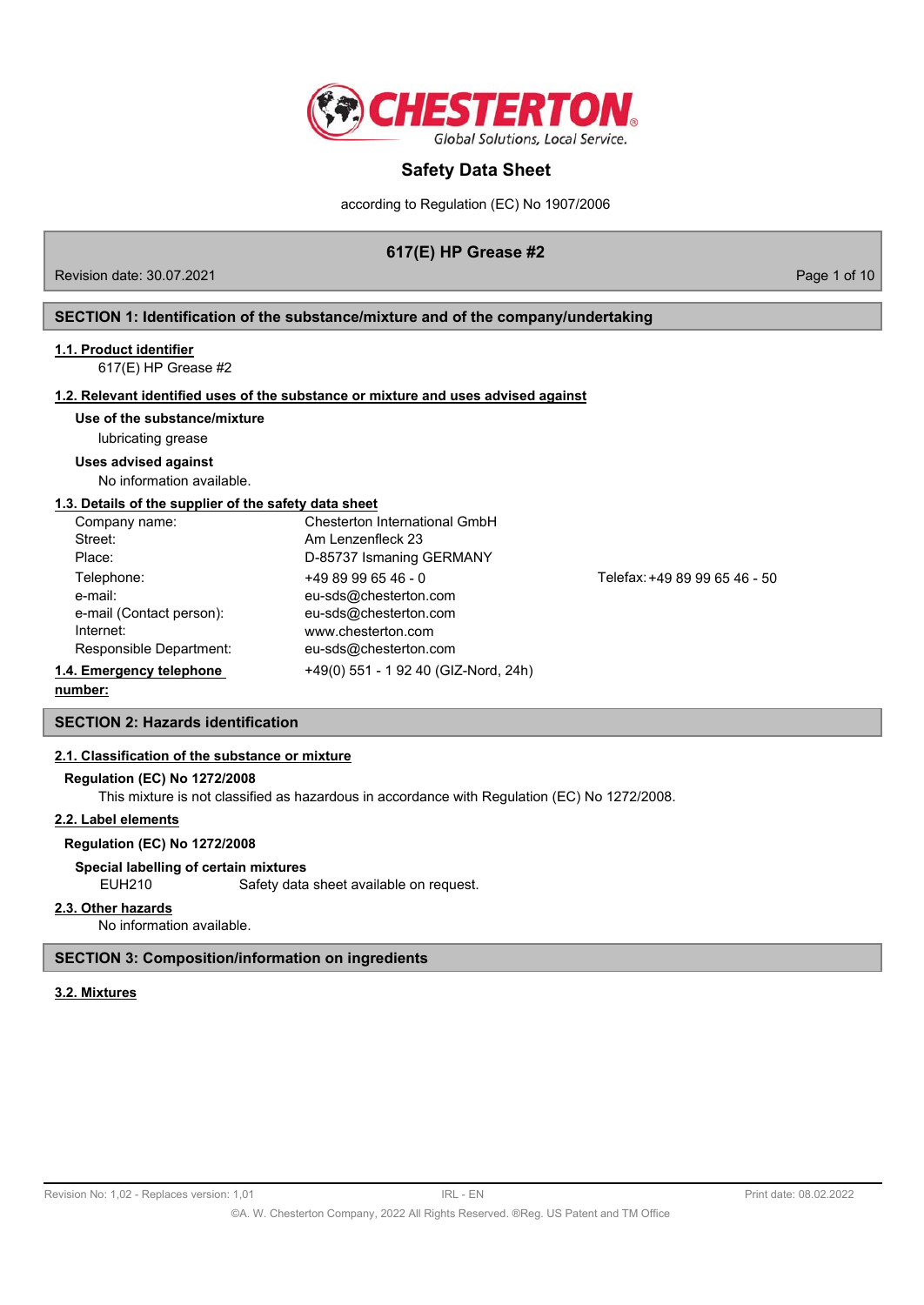

according to Regulation (EC) No 1907/2006

# **617(E) HP Grease #2**

Revision date: 30.07.2021 Page 2 of 10

#### **Hazardous components**

| <b>CAS No</b> | l Chemical name                                              |  |  | Quantity |
|---------------|--------------------------------------------------------------|--|--|----------|
|               | IIndex No<br>IEC No<br>IREACH No                             |  |  |          |
|               | IGHS Classification                                          |  |  |          |
| 26264-06-2    | Calcium dodecylbenzenesulphonate                             |  |  | 2,5%     |
|               | 1247-557-8<br>101-2119560592-37                              |  |  |          |
|               | Skin Irrit. 2, Eye Dam. 1, Aquatic Chronic 3; H315 H318 H412 |  |  |          |

Full text of H and EUH statements: see section 16.

#### **Specific Conc. Limits, M-factors and ATE**

| <b>CAS No</b> | IEC No<br><b>IChemical name</b>          |                                  | Quantityl |
|---------------|------------------------------------------|----------------------------------|-----------|
|               | Specific Conc. Limits, M-factors and ATE |                                  |           |
| 26264-06-2    | $1247 - 557 - 8$                         | Calcium dodecylbenzenesulphonate | $2.5\%$   |
|               | IEve Dam. 1: H318: >= 10.5 - 100         |                                  |           |

## **SECTION 4: First aid measures**

#### **4.1. Description of first aid measures**

#### **General information**

Remove victim out of the danger area. When in doubt or if symptoms are observed, get medical advice. In case of accident or unwellness, seek medical advice immediately (show directions for use or safety data sheet if possible).

#### **After inhalation**

Remove casualty to fresh air and keep warm and at rest.

If breathing is irregular or stopped, administer artificial respiration. Call a physician immediately.

#### **After contact with skin**

After contact with skin, wash immediately with plenty of water and soap. In case of skin irritation, consult a physician.

### **After contact with eyes**

In case of contact with eyes flush immediately with plenty of flowing water for 10 to 15 minutes holding eyelids apart and consult an ophthalmologist.

Remove contact lenses, if present and easy to do. Continue rinsing.

#### **After ingestion**

Rinse mouth thoroughly with water. Do NOT induce vomiting. IF SWALLOWED: Call a POISON CENTER/doctor// if you feel unwell.

#### **4.2. Most important symptoms and effects, both acute and delayed**

No information available.

# **4.3. Indication of any immediate medical attention and special treatment needed**

First Aid, decontamination, treatment of symptoms.

# **SECTION 5: Firefighting measures**

# **5.1. Extinguishing media**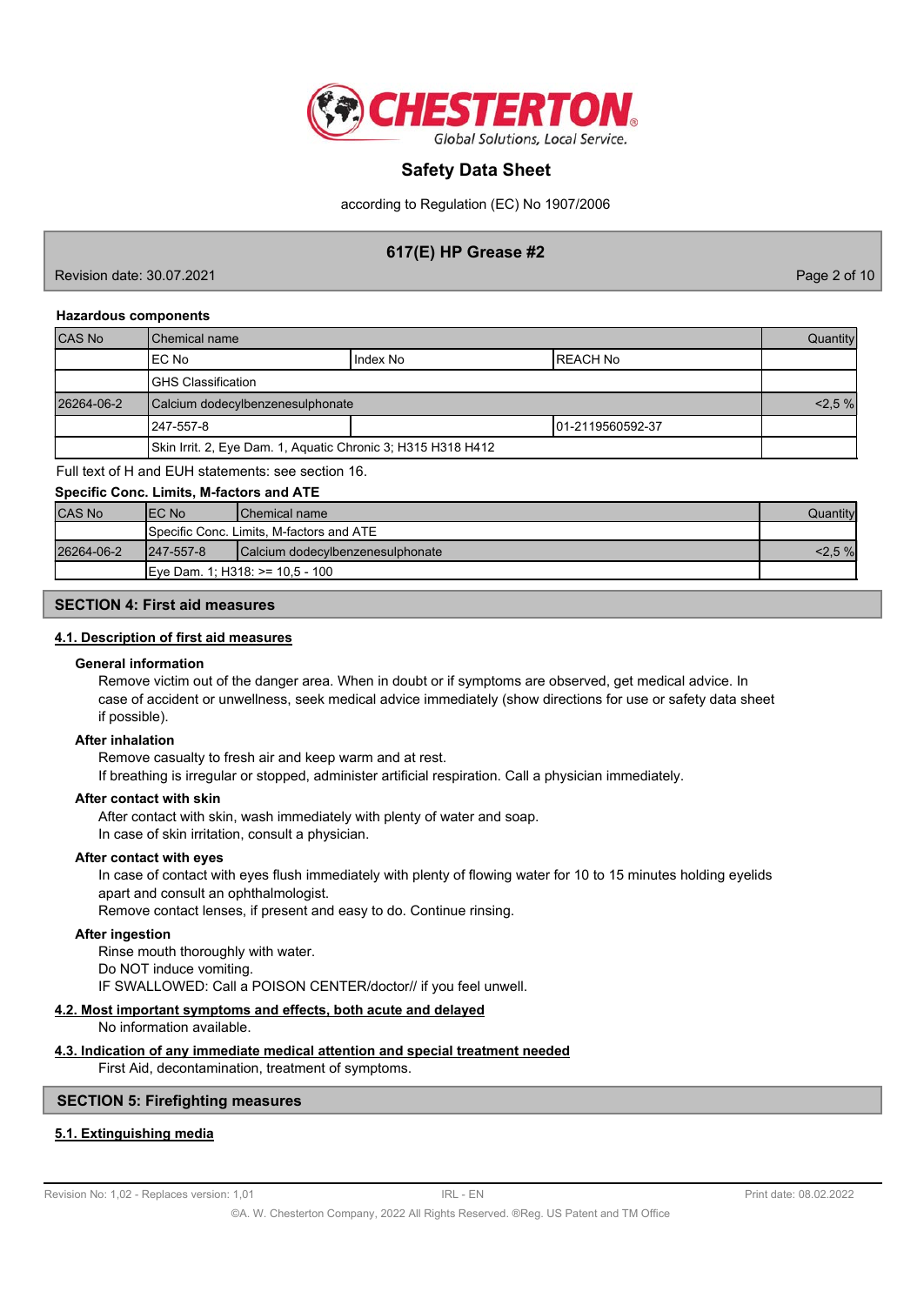

according to Regulation (EC) No 1907/2006

# **617(E) HP Grease #2**

Revision date: 30.07.2021 **Page 3 of 10** 

### **Suitable extinguishing media**

alcohol resistant foam , Extinguishing powder, Carbon dioxide (CO2), Sand

#### **Unsuitable extinguishing media**

Full water jet

#### **5.2. Special hazards arising from the substance or mixture**

In case of fire may be liberated: Carbon dioxide (CO2), Carbon monoxide, Nitrogen oxides (NOx)

## **5.3. Advice for firefighters**

Co-ordinate fire-fighting measures to the fire surroundings. In case of fire: Wear self-contained breathing apparatus.

## **SECTION 6: Accidental release measures**

#### **6.1. Personal precautions, protective equipment and emergency procedures**

#### **General advice**

Use personal protection equipment. Avoid contact with skin, eyes and clothes.

#### **6.2. Environmental precautions**

Cover drains. Do not empty into drains.

#### **6.3. Methods and material for containment and cleaning up**

#### **Other information**

Absorb with liquid-binding material (sand, diatomaceous earth, acid- or universal binding agents). Dispose of waste according to applicable legislation.

#### **6.4. Reference to other sections**

Personal protection equipment: see section 8 SECTION 12: Ecological information Disposal: see section 13

## **SECTION 7: Handling and storage**

## **7.1. Precautions for safe handling**

#### **Advice on safe handling**

Wear personal protection equipment (refer to section 8). When using do not eat, drink, smoke, sniff. Wash hands before breaks and after work. Do not put any product-impregnated cleaning rags into your trouser pockets.

## **Advice on protection against fire and explosion**

Measures to prevent fire: Usual measures for fire prevention. Environmental precautions: Do not allow to enter into surface water or drains.

#### **Advice on general occupational hygiene**

Only wear fitting, comfortable and clean protective clothing.

Avoid contact with skin, eyes and clothes.

When using do not eat, drink, smoke, sniff. Wash hands and face before breaks and after work and take a shower if necessary.

Do not put any product-impregnated cleaning rags into your trouser pockets. Wash contaminated clothing prior to re-use. Apply skin care products after work.

#### **Further information on handling**

Special danger of slipping by leaking/spilling product.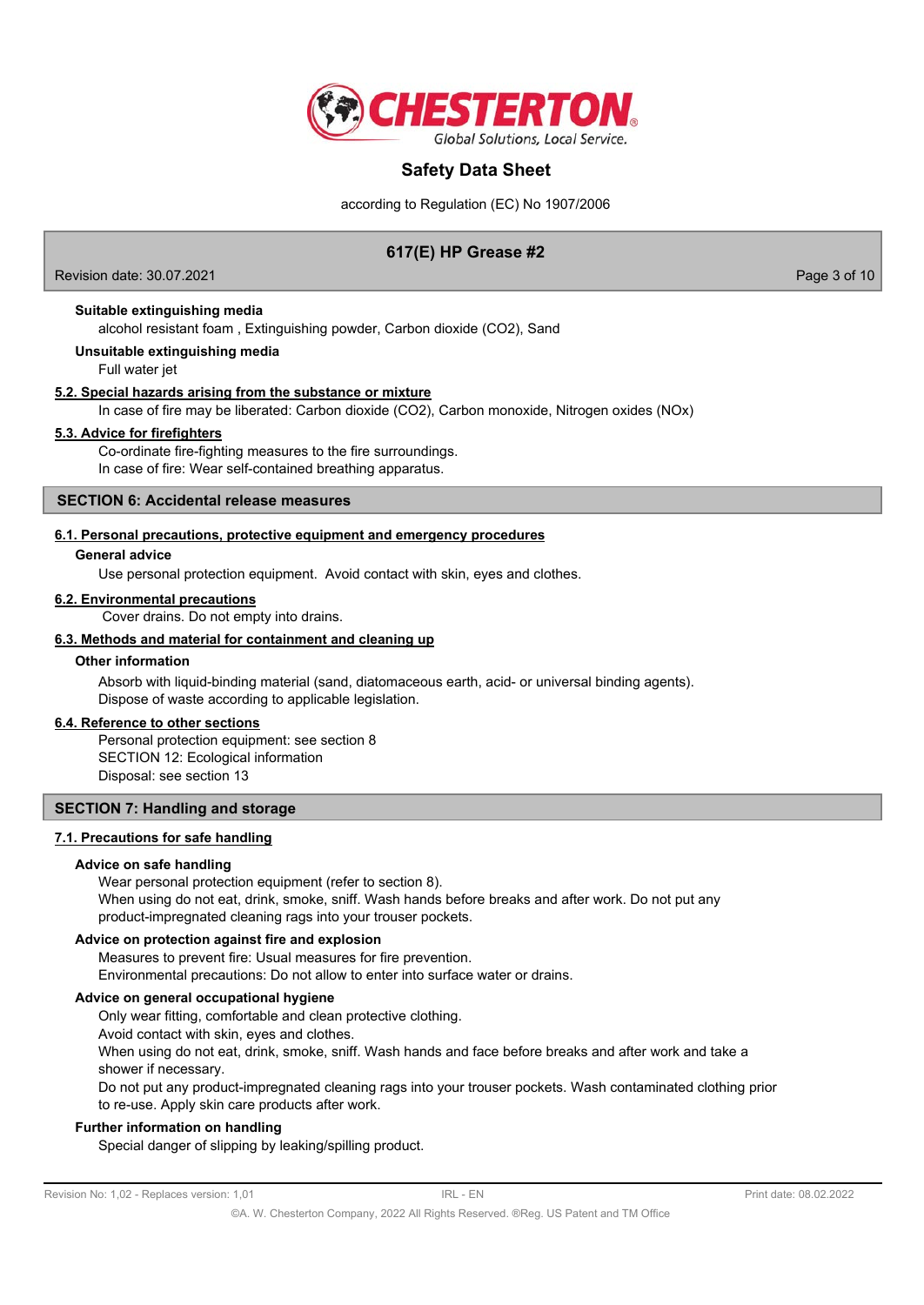

according to Regulation (EC) No 1907/2006

# **617(E) HP Grease #2**

Revision date: 30.07.2021 2000 Page 4 of 10

# **7.2. Conditions for safe storage, including any incompatibilities**

#### **Requirements for storage rooms and vessels**

Store in a cool dry place. Keep container tightly closed. Keep/Store only in original container. Protect from direct sunlight. Keep away from heat, hot surfaces, sparks, open flames and other ignition sources. No smoking. Protect against: Frost storage temperature: <45°C

## **7.3. Specific end use(s)**

No information available.

# **SECTION 8: Exposure controls/personal protection**

#### **8.1. Control parameters**

### **DNEL/DMEL values**

| CAS No                   | Substance                        |                |          |                            |
|--------------------------|----------------------------------|----------------|----------|----------------------------|
| DNEL type                |                                  | Exposure route | Effect   | Value                      |
| 26264-06-2               | Calcium dodecylbenzenesulphonate |                |          |                            |
| Worker DNEL, long-term   |                                  | linhalation    | systemic | $52$ mg/m <sup>3</sup>     |
| Worker DNEL, acute       |                                  | inhalation     | systemic | 52 mg/m <sup>3</sup>       |
| Worker DNEL, long-term   |                                  | linhalation    | local    | $52 \text{ mg/m}^3$        |
| Worker DNEL, acute       |                                  | linhalation    | local    | 52 mg/m <sup>3</sup>       |
| Worker DNEL, long-term   |                                  | Idermal        | systemic | 57,2 mg/kg<br>bw/day       |
| Worker DNEL, acute       |                                  | dermal         | systemic | 80 mg/kg bw/day            |
| Worker DNEL, long-term   |                                  | dermal         | local    | $1,57$ mg/cm <sup>2</sup>  |
| Worker DNEL, acute       |                                  | Idermal        | local    | $1,57$ mg/cm <sup>2</sup>  |
| Consumer DNEL, long-term |                                  | linhalation    | systemic | $26 \text{ mg/m}^3$        |
| Consumer DNEL, acute     |                                  | linhalation    | systemic | $26 \text{ mg/m}^3$        |
| Consumer DNEL, long-term |                                  | linhalation    | local    | $26 \text{ mg/m}^3$        |
| Consumer DNEL, acute     |                                  | linhalation    | local    | $26 \text{ mg/m}^3$        |
| Consumer DNEL, long-term |                                  | dermal         | systemic | 28,6 mg/kg<br>bw/day       |
| Consumer DNEL, acute     |                                  | dermal         | systemic | 40 mg/kg bw/day            |
| Consumer DNEL, long-term |                                  | dermal         | local    | $0,787$ mg/cm <sup>2</sup> |
| Consumer DNEL, acute     |                                  | Idermal        | local    | $0,787$ mg/cm <sup>2</sup> |
| Consumer DNEL, long-term |                                  | loral          | systemic | 13 mg/kg bw/day            |
| Consumer DNEL, acute     |                                  | loral          | systemic | 13 mg/kg bw/day            |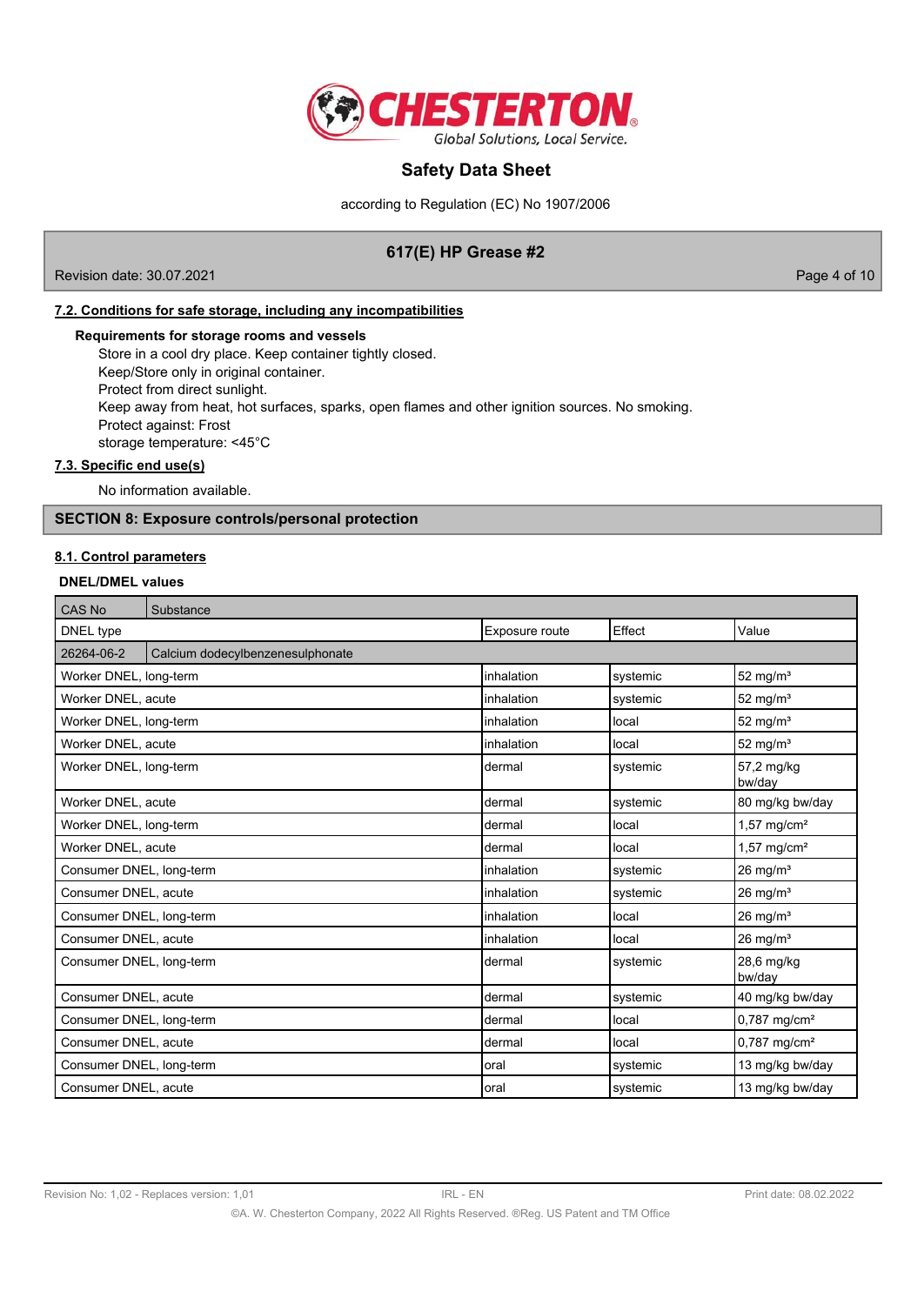

according to Regulation (EC) No 1907/2006

# **617(E) HP Grease #2**

Revision date: 30.07.2021 Page 5 of 10

#### **PNEC values**

| <b>CAS No</b>                                    | Substance                        |              |  |
|--------------------------------------------------|----------------------------------|--------------|--|
| Environmental compartment                        |                                  | Value        |  |
| 26264-06-2                                       | Calcium dodecylbenzenesulphonate |              |  |
| Freshwater                                       |                                  | 0,28 mg/l    |  |
| Freshwater (intermittent releases)               |                                  | 0,654 mg/l   |  |
| Marine water                                     |                                  | $0,458$ mg/l |  |
| Freshwater sediment                              |                                  | 27,5 mg/kg   |  |
| Marine sediment                                  |                                  | 2,75 mg/kg   |  |
| Secondary poisoning                              |                                  | 20 mg/kg     |  |
| Micro-organisms in sewage treatment plants (STP) |                                  | 50 mg/l      |  |
| Soil                                             | 25 mg/kg                         |              |  |

#### **8.2. Exposure controls**

## **Appropriate engineering controls**

Provide adequate ventilation as well as local exhaustion at critical locations.

#### **Individual protection measures, such as personal protective equipment**

#### **Eye/face protection**

Suitable eye protection: Eye glasses with side protection goggles

#### **Hand protection**

Suitable gloves type NBR (Nitrile rubber) EN ISO 374

Wearing time with permanent contact: NBR (Nitrile rubber) Thickness of the glove material:  $> = 0.4$  mm,

Breakthrough time:: >480 min

Wearing time with occasional contact (splashes): NBR (Nitrile rubber) Thickness of the glove material: >= 0,1 mm, Breakthrough time: > 30 min

For special purposes, it is recommended to check the resistance to chemicals of the protective gloves mentioned above together with the supplier of these gloves.

#### **Skin protection**

Wear suitable protective clothing.

## **Respiratory protection**

Usually no personal respirative protection necessary. Wear breathing apparatus if exposed to vapours/dusts/aerosols. Filtering device (full mask or mouthpiece) with filter: A-P2

## **SECTION 9: Physical and chemical properties**

#### **9.1. Information on basic physical and chemical properties**

| Physical state:               | Paste          |  |  |  |
|-------------------------------|----------------|--|--|--|
| Colour:                       | light brown    |  |  |  |
| Odour:                        | characteristic |  |  |  |
| Changes in the physical state |                |  |  |  |
| Melting point/freezing point: |                |  |  |  |

not applicable

©A. W. Chesterton Company, 2022 All Rights Reserved. ®Reg. US Patent and TM Office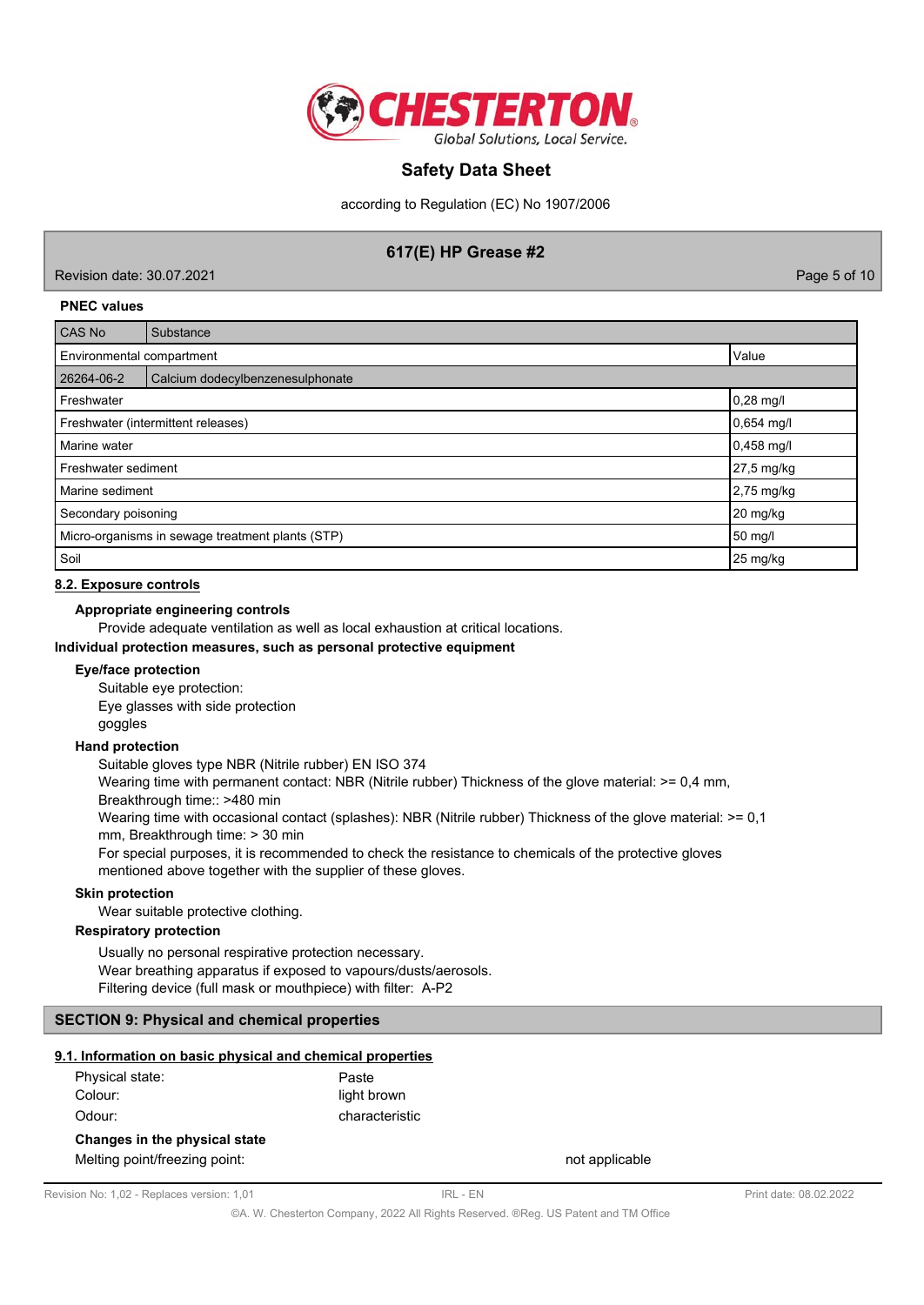

according to Regulation (EC) No 1907/2006

# **617(E) HP Grease #2**

## Revision date: 30.07.2021 2000 Page 6 of 10

| Boiling point or initial boiling point and<br>boiling range:      | No data available          |
|-------------------------------------------------------------------|----------------------------|
| Sublimation point:                                                | No data available          |
| Softening point:                                                  | No data available          |
| Pour point:                                                       | not applicable             |
| Flash point:                                                      | $>150$ °C                  |
| <b>Flammability</b>                                               |                            |
| Solid/liquid:                                                     | No data available          |
| Gas:                                                              | No data available          |
| <b>Explosive properties</b><br>not explosive according to EU A.14 |                            |
| Lower explosion limits:                                           | No data available          |
| Upper explosion limits:                                           | No data available          |
| Auto-ignition temperature:                                        | No data available          |
| <b>Self-ignition temperature</b>                                  |                            |
| Solid:                                                            | No data available          |
| Gas:                                                              | No data available          |
| Decomposition temperature:                                        | No data available          |
| <b>Oxidizing properties</b><br>Not oxidising.                     |                            |
| pH-Value:                                                         | not applicable             |
| Viscosity / kinematic:<br>(at 40 $^{\circ}$ C)                    | $>20,5$ mm <sup>2</sup> /s |
| Water solubility:                                                 | practically insoluble      |
| Solubility in other solvents<br>not determined                    |                            |
| Partition coefficient n-octanol/water:                            | No data available          |
| Vapour pressure:                                                  | No data available          |
| Density (at 25 °C):                                               | $<$ 1 g/cm <sup>3</sup>    |
| Relative vapour density:                                          | No data available          |
| 9.2. Other information                                            |                            |
|                                                                   |                            |
| Evaporation rate:                                                 | No data available          |
| <b>Further Information</b>                                        |                            |
| No information available.                                         |                            |

# **SECTION 10: Stability and reactivity**

# **10.1. Reactivity**

No information available.

# **10.2. Chemical stability**

©A. W. Chesterton Company, 2022 All Rights Reserved. ®Reg. US Patent and TM Office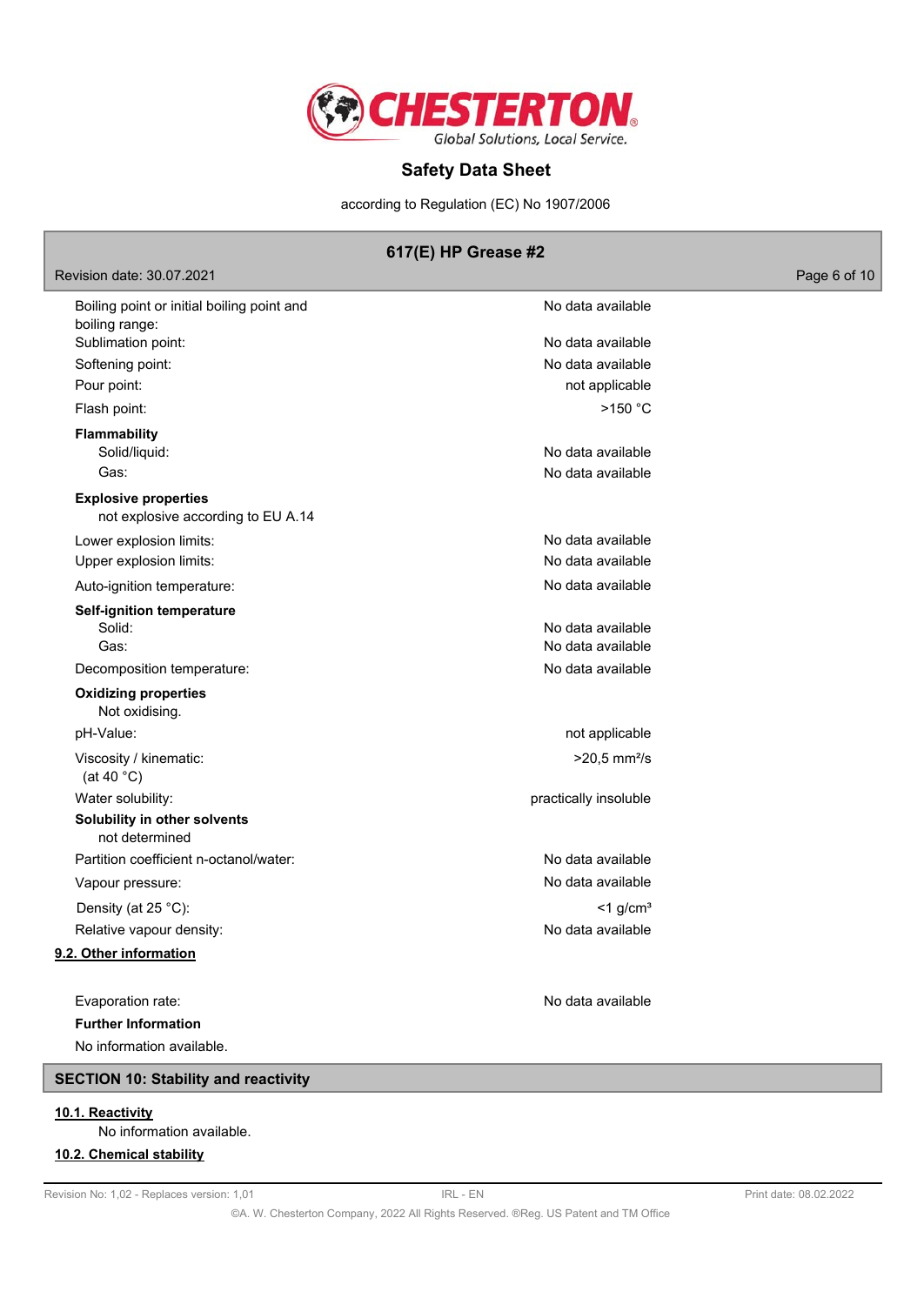

according to Regulation (EC) No 1907/2006

# **617(E) HP Grease #2**

Revision date: 30.07.2021 Page 7 of 10

The product is stable under storage at normal ambient temperatures.

#### **10.3. Possibility of hazardous reactions**

No known hazardous reactions.

#### **10.4. Conditions to avoid**

Keep away from heat, hot surfaces, sparks, open flames and other ignition sources. No smoking.

**10.5. Incompatible materials**

Oxidising agent, strong

#### **10.6. Hazardous decomposition products**

No known hazardous decomposition products.

#### **SECTION 11: Toxicological information**

## **11.1. Information on hazard classes as defined in Regulation (EC) No 1272/2008**

non-irritant. **Irritation and corrosivity**

### **Sensitising effects**

not sensitising.

#### **Carcinogenic/mutagenic/toxic effects for reproduction**

No information available.

#### **STOT-single exposure** No information available.

#### **STOT-repeated exposure**

No information available.

#### **Aspiration hazard**

No information available.

# **Specific effects in experiment on an animal**

No information available.

# **Additional information on tests**

No information available.

# **Practical experience**

No information available.

#### **11.2. Information on other hazards**

#### **Endocrine disrupting properties** No information available.

**Other information** No information available.

## **Further information**

No information available.

## **SECTION 12: Ecological information**

# **12.1. Toxicity**

Revision No: 1,02 - Replaces version: 1,01 **IRL - EN** IRL - EN Print date: 08.02.2022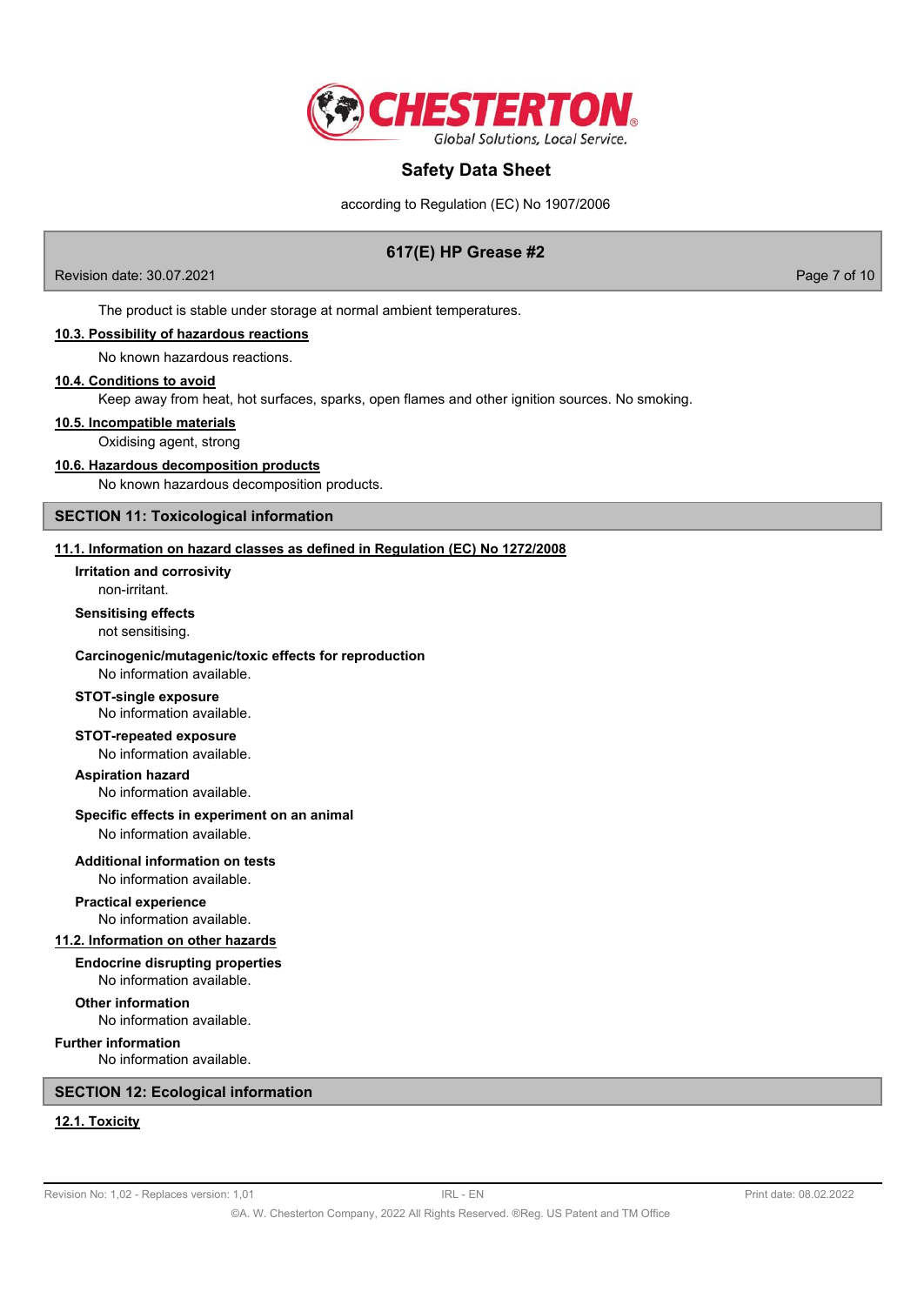

according to Regulation (EC) No 1907/2006

# **617(E) HP Grease #2**

Revision date: 30.07.2021 Page 8 of 10

| CAS No     | Chemical name                    |                           |       |                                         |                                                   |                               |
|------------|----------------------------------|---------------------------|-------|-----------------------------------------|---------------------------------------------------|-------------------------------|
|            | Aquatic toxicity                 | Dose                      |       | $[h]   [d]$ Species                     | <b>Source</b>                                     | Method                        |
| 26264-06-2 | Calcium dodecylbenzenesulphonate |                           |       |                                         |                                                   |                               |
|            | Acute fish toxicity              | LC50<br>mg/l              | 1,74  | 96 h Fishes species                     | http://epa.gov/oppt<br>/exposure/pubs/ep<br>lisui | lother: QSAR                  |
|            | Acute algae toxicity             | ErC <sub>50</sub><br>mg/l | 65,4  | 72 hlPseudokirchneriella<br>subcapitata | <b>REACh</b><br>Registration<br><b>IDossier</b>   | <b>OECD</b> Guideline<br>l201 |
|            | Acute crustacea toxicity         | EC <sub>50</sub><br>mg/l  | 1.276 | 48 h Daphnid species                    | IREACh<br>Registration<br><b>Dossier</b>          | lother: QSAR<br>Imodel        |

#### **12.2. Persistence and degradability**

No information available.

### **12.3. Bioaccumulative potential**

#### **Partition coefficient n-octanol/water**

| <b>CAS No</b> | <b>IChemical name</b>            |            |                 | Log Pow  |  |
|---------------|----------------------------------|------------|-----------------|----------|--|
| 26264-06-2    | Calcium dodecylbenzenesulphonate |            |                 | 4,77     |  |
| <b>BCF</b>    |                                  |            |                 |          |  |
| ICAS No       | <b>IChemical name</b>            | <b>RCF</b> | <b>S</b> necies | ISource. |  |

| <b>ICAS No</b> | $\sim$<br>Chemical name                     | <b>BCF</b>           | 'Species     | Source                                        |
|----------------|---------------------------------------------|----------------------|--------------|-----------------------------------------------|
| 26264-06-2     | <b>ICalcium</b><br>dodecylbenzenesulphonate | 0,79<br>$70^{\circ}$ | model<br>טעו | .oc<br>ΞЛ.<br>Registration D<br>. R F<br>וטרו |

### **12.4. Mobility in soil**

No information available.

#### **12.5. Results of PBT and vPvB assessment**

The substances in the mixture do not meet the PBT/vPvB criteria according to REACH, annex XIII. The substances in the mixture do not meet the PBT/vPvB criteria according to REACH, annex XIII.

## **12.6. Endocrine disrupting properties**

This product does not contain a substance that has endocrine disrupting properties with respect to non-target organisms as no components meets the criteria.

## **12.7. Other adverse effects**

No information available.

## **Further information**

Do not allow uncontrolled discharge of product into the environment.

## **SECTION 13: Disposal considerations**

## **13.1. Waste treatment methods**

#### **Disposal recommendations**

The allocation of waste identity numbers/waste descriptions must be carried out according to the EEC, specific to the industry and process. Dispose of waste according to applicable legislation.

#### **Contaminated packaging**

Non-contaminated packages may be recycled. Packing which cannot be properly cleaned must be disposed of. Dispose of waste according to applicable legislation.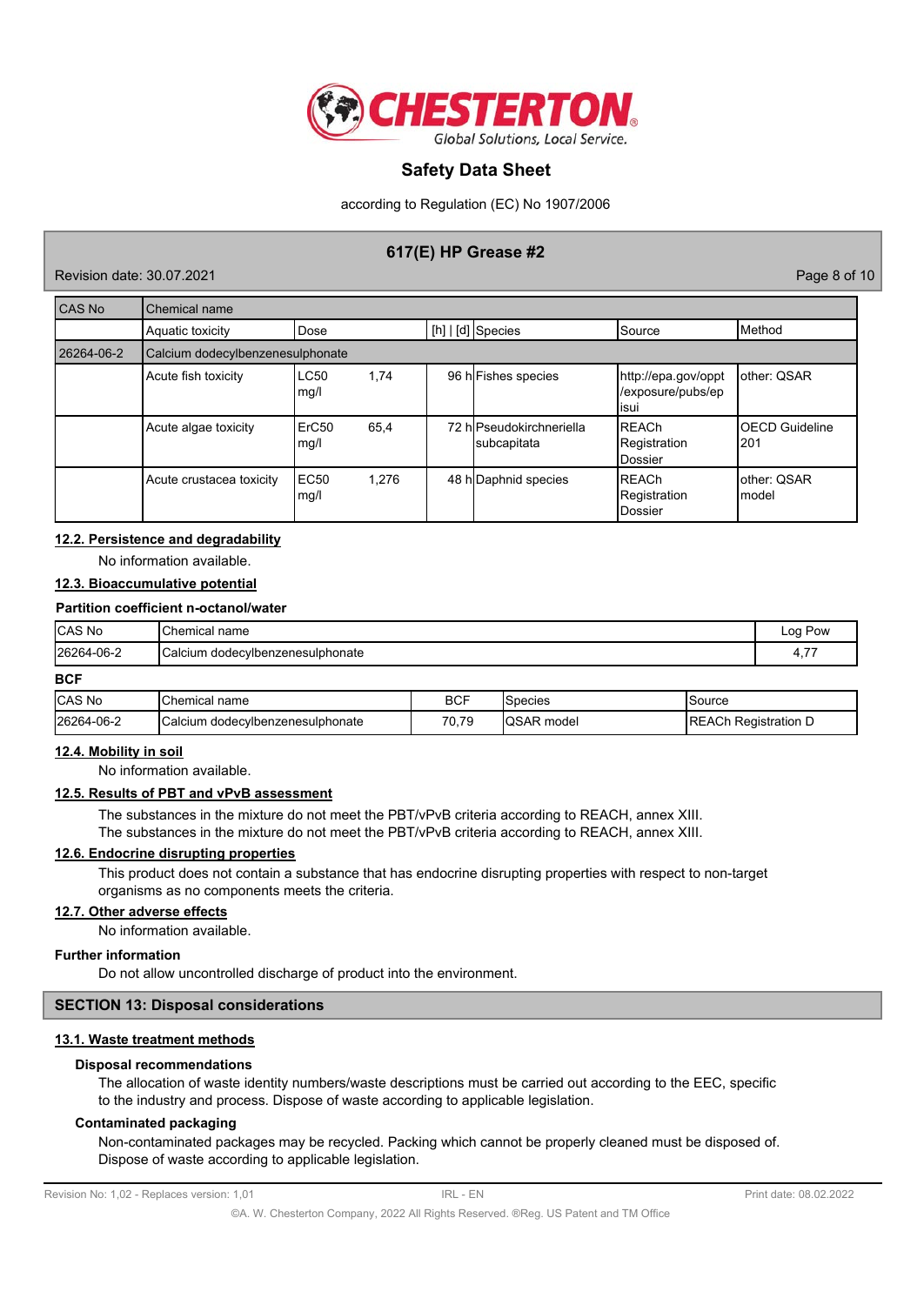

according to Regulation (EC) No 1907/2006

# **617(E) HP Grease #2**

Revision date: 30.07.2021 Page 9 of 10

# **SECTION 14: Transport information**

| Land transport (ADR/RID)                                      |                                                          |
|---------------------------------------------------------------|----------------------------------------------------------|
| <b>14.1. UN number:</b>                                       | No dangerous good in sense of this transport regulation. |
| Inland waterways transport (ADN)                              |                                                          |
| 14.1. UN number:                                              | No dangerous good in sense of this transport regulation. |
| <b>Marine transport (IMDG)</b>                                |                                                          |
| <b>14.1. UN number:</b>                                       | No dangerous good in sense of this transport regulation. |
| Air transport (ICAO-TI/IATA-DGR)                              |                                                          |
| <b>14.1. UN number:</b>                                       | No dangerous good in sense of this transport regulation. |
| 14.7. Maritime transport in bulk according to IMO instruments |                                                          |
| Alo information available                                     |                                                          |

No information available.

#### **SECTION 15: Regulatory information**

#### **15.1. Safety, health and environmental regulations/legislation specific for the substance or mixture**

| EU regulatory information                                                 |                                                                                                 |
|---------------------------------------------------------------------------|-------------------------------------------------------------------------------------------------|
| 2004/42/EC (VOC):<br>Information according to 2012/18/EU<br>(SEVESO III): | 1.77<br>Not subject to 2012/18/EU (SEVESO III)                                                  |
| National regulatory information                                           |                                                                                                 |
| Water hazard class (D):                                                   | 1 - slightly hazardous to water                                                                 |
| 15.2. Chemical safety assessment                                          |                                                                                                 |
| Calcium dodecylbenzenesulphonate                                          | For the following substances of this mixture a chemical safety assessment has been carried out: |

# **SECTION 16: Other information**

#### **Changes**

This data sheet contains changes from the previous version in section(s): 12. No information available.

#### **Abbreviations and acronyms**

ADR: Accord européen sur le transport des marchandises dangereuses par Route (European Agreement concerning the International Carriage of Dangerous Goods by Road) RID:Règlement international conernat le transport des marchandises dangereuses par chemin de fer (Regulations Concerning the International Transport of Dangerous Goods by Rail) IMDG: International Maritime Code for Dangerous Goods IATA: International Air Transport Association IATA-DGR: Dangerous Goods Refulations by the "International Air Transport Association" (IATA) ICAO: International Civil Aviation Organization ICAO-TI: Technical Instructions by the "International Civil Aviation Organization" (ICAO) CAS: Chemical Abstracts Service (division of the American Chemical Society) GHS: Globally Harmonized System of Classification and Labelling of Chemicals CLP: Regulation on Classification, Labelling and Packaging of Substances and Mixtures,